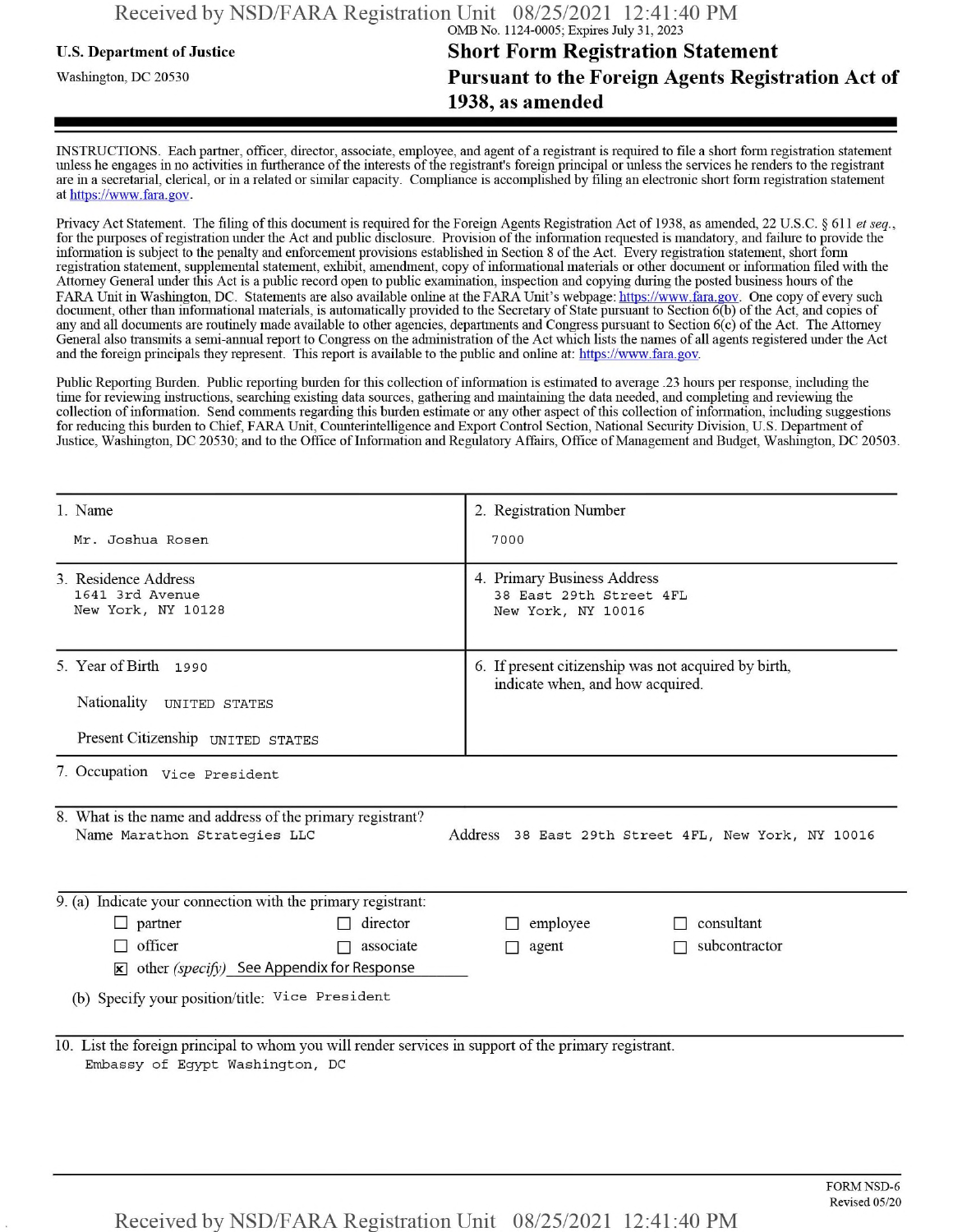|      | through the primary registrant listed in Item 8.                              | 11. Describe in detail all services which you will render to the foreign principal listed in Item 10 either directly, or                                                                                                                            |        |                                                                                                                                                                                                                                                                                                                                                                                                                            |
|------|-------------------------------------------------------------------------------|-----------------------------------------------------------------------------------------------------------------------------------------------------------------------------------------------------------------------------------------------------|--------|----------------------------------------------------------------------------------------------------------------------------------------------------------------------------------------------------------------------------------------------------------------------------------------------------------------------------------------------------------------------------------------------------------------------------|
|      | Communications and media support                                              |                                                                                                                                                                                                                                                     |        |                                                                                                                                                                                                                                                                                                                                                                                                                            |
|      |                                                                               |                                                                                                                                                                                                                                                     |        |                                                                                                                                                                                                                                                                                                                                                                                                                            |
|      |                                                                               |                                                                                                                                                                                                                                                     |        |                                                                                                                                                                                                                                                                                                                                                                                                                            |
|      |                                                                               | 12. Do any of the above described services include political activity as defined in Section 1(o) of the Act <sup>1</sup> ?                                                                                                                          |        |                                                                                                                                                                                                                                                                                                                                                                                                                            |
|      | $Yes \n  x$                                                                   | No                                                                                                                                                                                                                                                  |        |                                                                                                                                                                                                                                                                                                                                                                                                                            |
|      | dissemination of informational materials.<br>Communications and media support | If yes, describe separately and in detail such political activity. The response must include, but not be limited to, activities<br>involving lobbying, promotion, perception management, public relations, economic development, and preparation or |        |                                                                                                                                                                                                                                                                                                                                                                                                                            |
|      |                                                                               |                                                                                                                                                                                                                                                     |        |                                                                                                                                                                                                                                                                                                                                                                                                                            |
|      |                                                                               | 13. The services described in Items 11 and 12 are to be rendered on a                                                                                                                                                                               |        |                                                                                                                                                                                                                                                                                                                                                                                                                            |
|      | $\Box$ full time basis                                                        | $\Box$ part time basis                                                                                                                                                                                                                              |        | $\mathbf{\times}$ special basis                                                                                                                                                                                                                                                                                                                                                                                            |
|      |                                                                               | 14. What compensation or thing of value have you received to date or will you receive for the above services?                                                                                                                                       |        |                                                                                                                                                                                                                                                                                                                                                                                                                            |
|      |                                                                               | □ Salary: Amount \$ ___________ per ___________ □ Commission at _______ % of ___________                                                                                                                                                            |        |                                                                                                                                                                                                                                                                                                                                                                                                                            |
|      |                                                                               | Salary: Not based solely on services rendered to the foreign principal(s).                                                                                                                                                                          |        |                                                                                                                                                                                                                                                                                                                                                                                                                            |
|      | $\Box$ Fee: Amount \$                                                         |                                                                                                                                                                                                                                                     |        | $\Box$ Other thing of value                                                                                                                                                                                                                                                                                                                                                                                                |
|      | candidates for any political office?                                          | connection with an election to political office or in connection with any primary election, convention, or caucus held to select                                                                                                                    |        | 15. During the period beginning 60 days prior to the date of your obligation to register under FARA, have you, from your own funds<br>and on your own behalf either directly or through any other person, made any contributions of money or other things of value in                                                                                                                                                      |
|      | $Yes \Box$<br>$No \times$                                                     |                                                                                                                                                                                                                                                     |        |                                                                                                                                                                                                                                                                                                                                                                                                                            |
|      | If yes, furnish the following information:                                    |                                                                                                                                                                                                                                                     |        |                                                                                                                                                                                                                                                                                                                                                                                                                            |
| Date | Donor                                                                         | Political Organization/Candidate                                                                                                                                                                                                                    | Method | Amount/Thing of Value                                                                                                                                                                                                                                                                                                                                                                                                      |
|      |                                                                               |                                                                                                                                                                                                                                                     |        |                                                                                                                                                                                                                                                                                                                                                                                                                            |
|      |                                                                               |                                                                                                                                                                                                                                                     |        |                                                                                                                                                                                                                                                                                                                                                                                                                            |
|      |                                                                               |                                                                                                                                                                                                                                                     |        |                                                                                                                                                                                                                                                                                                                                                                                                                            |
|      |                                                                               |                                                                                                                                                                                                                                                     |        |                                                                                                                                                                                                                                                                                                                                                                                                                            |
|      |                                                                               | <b>EXECUTION</b>                                                                                                                                                                                                                                    |        |                                                                                                                                                                                                                                                                                                                                                                                                                            |
|      |                                                                               |                                                                                                                                                                                                                                                     |        |                                                                                                                                                                                                                                                                                                                                                                                                                            |
|      |                                                                               | are in their entirety true and accurate to the best of his/her knowledge and belief.                                                                                                                                                                |        | In accordance with 28 U.S.C. § 1746, and subject to the penalties of 18 U.S.C. § 1001 and 22 U.S.C. § 618, the undersigned swears or<br>affirms under penalty of perjury that he/she has read the information set forth in this statement filed pursuant to the Foreign Agents<br>Registration Act of 1938, as amended, 22 U.S.C. § 611 et seq., that he/she is familiar with the contents thereof, and that such contents |

| 08/25/2021 | Mr. Joshua Rosen | /s/Mr. Joshua Rosen |  |
|------------|------------------|---------------------|--|
| Date       | Printed Name     | Signature           |  |
|            |                  |                     |  |

1 "Political activity," as defined in Section 1(o) of the Act, means any activity which the person engaging in believes will, or that the person intends to, in any way influence any agency or official of the Government of political party.

Received by NSD/FARA Registration Unit 08/25/2021 12:41:40 PM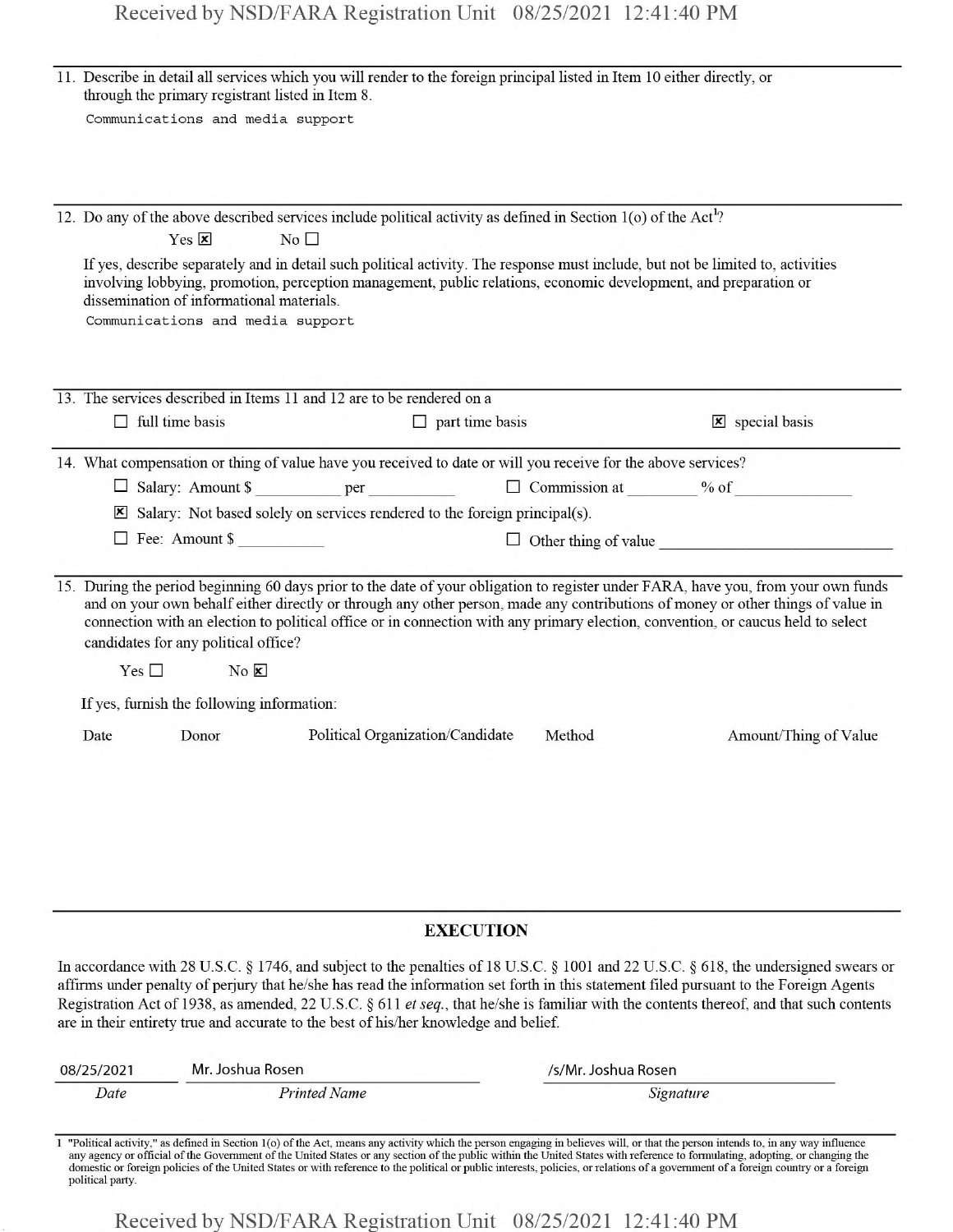## **EXECUTION**

In accordance with 28 U.S.C. § 1746, and subject to the penalties of 18 U.S.C. § 1001 and 22 U.S.C. § 618, the undersigned swears or affirms under penalty of perjury that he/she has read the information set forth in this statement filed pursuant to the Foreign Agents Registration Act of 1938, as amended, 22 U.S.C. § 611 *etseq.,* that he/she is familiar with the contents thereof, and that such contents are in their entirety true and accurate to the best of his/her knowledge and belief.

| Date    | <b>Printed Name</b> | Signature |
|---------|---------------------|-----------|
| 8/23/21 | Joshua Rosen        |           |
|         |                     |           |
|         |                     |           |
|         |                     |           |